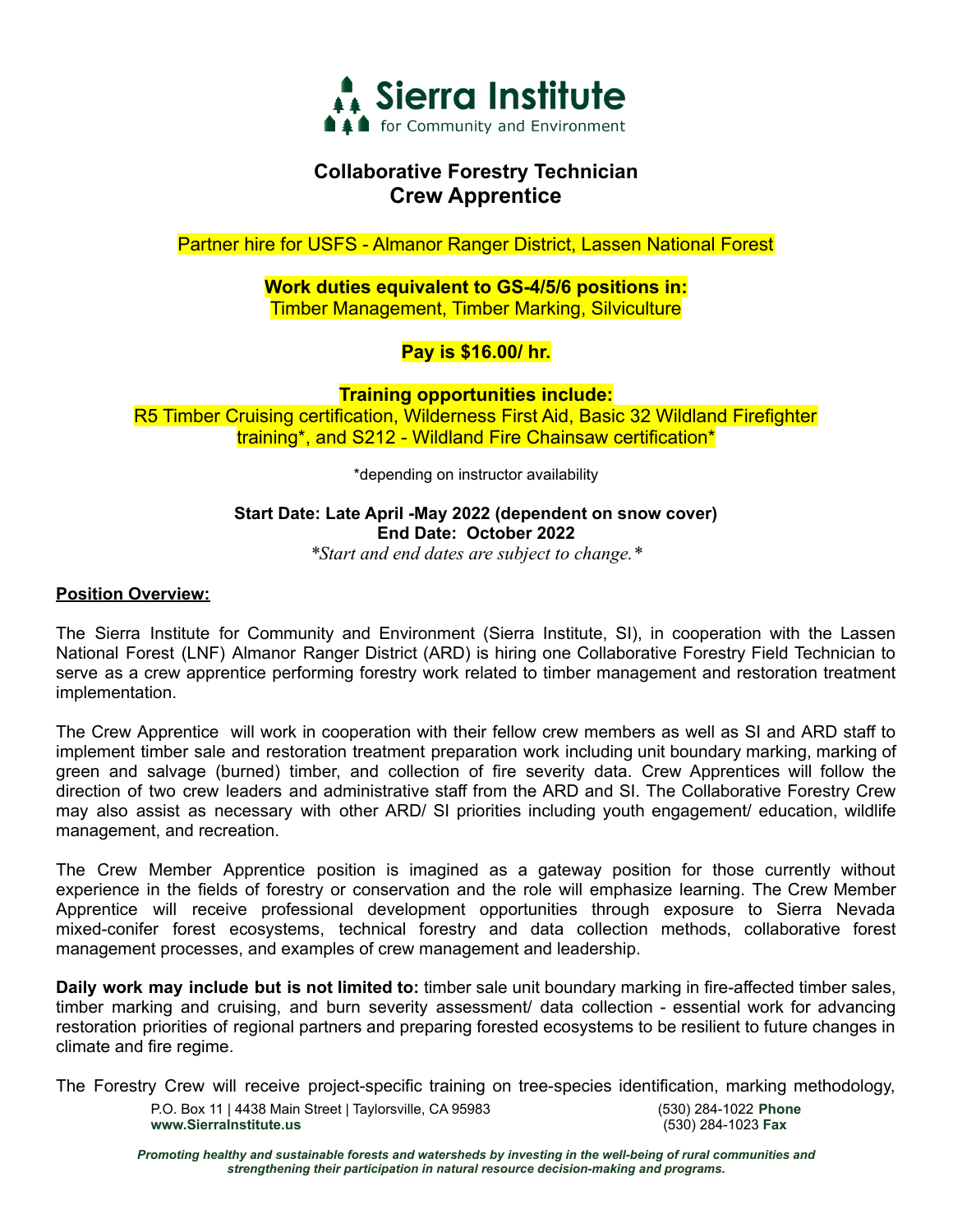

standard cruising methods, and forest pathology/ demography. Depending on the availability of LNF staff, the crew may have the opportunity to test for the USFS Region 5 timber cruising certification.

The majority of project work will occur within the boundary of the recent Dixie Fire (2021) and Crew objectives will support several projects in various stages of implementation. The Dixie Fire burned with mixed severity across much of the Almanor Ranger District and the Crew will experience a diverse and beautiful fire affected landscape while working in the field.

The Crew Member Apprentice must be curious, open to learning, able to follow direction, and be willing to work hard in a physically demanding role. This position requires hiking while carrying a heavy pack and paint and mitigating known and unforeseen hazards such as smoke, heat, and strong wind. This crew will utilize a 4-10 work schedule consisting of four 10-hour days followed by three days off.

# **Qualifications**

- Interest in Forestry, Natural Resource Management, Ecological Restoration or related field(s).
- Experience or willingness to learn and utilize compasses, topographic maps, and handheld GPS units or tablets to navigate and collect data in the field.
- Good physical conditioning to work and walk in the forest all day carrying day-packs with equipment during all types of weather.
- Ability to work on diverse teams with a diverse range of people.
- Ability to take initiative and produce results
- Punctual, diligent, and thorough in their work and support a similarly strong work ethic amongst crew members.
- Possess a valid, clean, state-issued driver's license

*We invite all interested parties to apply including those belonging to Tribal communities, women, POC, and LGBTQ+ persons.*

*Skills or experiences that can fill in for qualifications will be considered.*

#### **Compensation**

*Compensation is \$16 per hour.* Health benefits through Sierra Institute are not available for this position but may be obtained through Covered California (http://www.coveredca.com/). Field staff will be provided monthly sick time, paid holidays, and a set number of paid wildfire mitigation leave. Paid wildfire mitigation leave is intended to mitigate work days impacted by wildfire or smoke.

### **How to Apply**

Please send your resume, cover letter, and contact information for three references as **one pdf** to jobs@sierrainstitute.us with "Forestry Technician - Crew Apprentice" in the subject line. Please include where you heard about the job in the text of the email (please be as specific as possible). Position is open until filled, applications will be reviewed on a rolling basis. Please call 530.284.1022 or email jobs@sierrainstitute.us if you have questions.

### **About the Sierra Institute**

The Sierra Institute promotes healthy forests, watersheds, and communities by investing in the well-being of rural communities and strengthening their participation in natural resource management. Our work is grounded by the concept of triple bottom line values, supporting initiatives that simultaneously benefit the environment,

> P.O. Box 11 | 4438 Main Street | Taylorsville, CA 95983 (530) 284-1022 **Phone www.SierraInstitute.us** (530) 284-1023 **Fax**

*Promoting healthy and sustainable forests and watersheds by investing in the well-being of rural communities and strengthening their participation in natural resource decision-making and programs.*